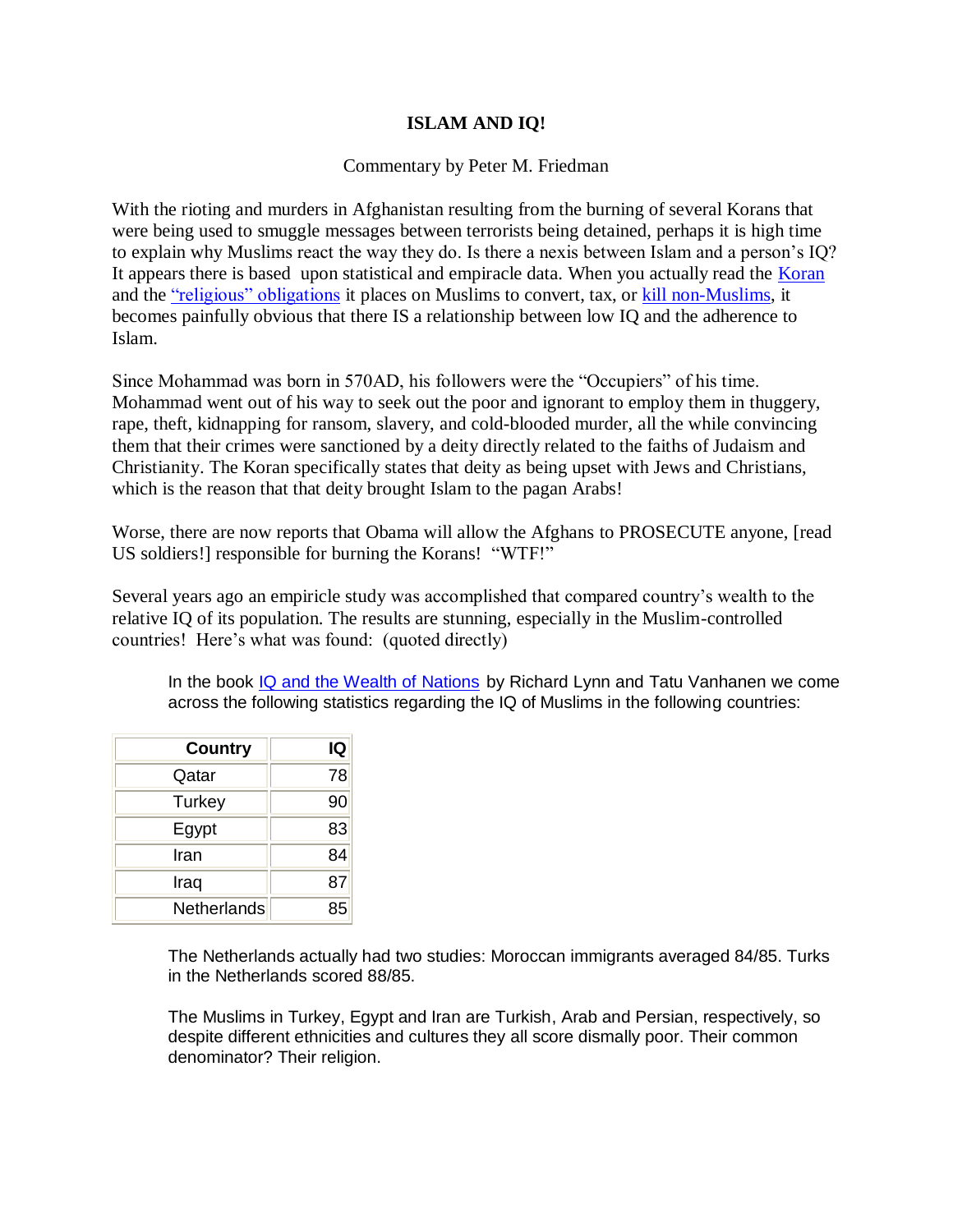Muslims brought up in modern, civilized countries don't do any better as the Netherlands' scores show, most likely because Muslims in Europe tend to stay true to their Muslim upbringing which encourages reading the…Quran and disparages reading anything else. Old Muslim saying about books: "If it's in the Quran, it's redundant; if it's not in the Quran, it's not necessary."

The [Infidel Blogger's Alliance blog](http://ibloga.blogspot.com/2006/12/islam-is-it-only-for-countries-with.html) notes that the stupidest people on Earth come from Islamic countries, just check out the map. (See below)

Muslim violence against infidels and even against other Muslims is precisely due to two things: Muslim's low IQ and their religion. Christians, Buddhists, and followers of the Dalai Lama who might have low IQs do not go out and behead, torture, hang, or burn those with whom they disagree. Perhaps in the ancient past, but in modern times these religions have taken to the peaceful way of life. Not so with Islam.

Certainly one can find a handful of Christian extremists every few years who actually kill or harm someone, but these are rare compared to the hundreds of Muslim atrocities registered every single month at the [Religion of Peace.](http://www.thereligionofpeace.com/)

The Quran in the hands of idiots, morons and imbeciles is just like explosives in the hands of deranged [humans]. Because of its violence, intolerance, savagery and brutality, the Quran should not be read by those with limited intelligence. As Steve Sailer points out, much of France's problems with Muslim rioters is because they are so stupid:

### Vdare Blog, *[France In Flames: Immigration, Not "Discrimination", Is The Problem](http://vdare.com/sailer/051109_france.htm)*

The brutal fact is that the economic failings of France's Muslim and African immigrants stem in large measure from their low average IQ.

A thousand years ago there was a great surge in Arabic science, medicine, and mathematics. Eventually Islam strangled Arab inquisitiveness and so Arabs have been in their dark ages for the past few hundred years.

#### **Islam--Is It Only for Countries with Low IQ?**

| <b>Hong Kong</b><br>(PRC) | 107 | <b>Russia</b>   | 96 | <b>Fiji</b>                       | 84 |
|---------------------------|-----|-----------------|----|-----------------------------------|----|
| <b>South Korea</b>        | 106 | Slovakia        | 96 | <u>Iran</u>                       | 84 |
| Japan                     | 105 | Uruguay         | 96 | <b>Marshall</b><br><b>Islands</b> | 84 |
| Taiwan (ROC)              | 104 | Portugal        | 95 | <b>Puerto Rico</b><br>(US)        | 84 |
| <b>Singapore</b>          | 103 | Slovenia        | 95 | <b>Egypt</b>                      | 83 |
| <b>Austria</b>            | 102 | <b>Israel</b>   | 94 | India                             | 81 |
| Germany                   | 102 | Romania         | 94 | Ecuador                           | 80 |
| <b>Italy</b>              | 102 | <b>Bulgaria</b> | 93 | Guatemala                         | 79 |
| <b>Netherlands</b>        | 102 | <b>Ireland</b>  | 93 | <b>Barbados</b>                   | 78 |
|                           |     |                 |    |                                   |    |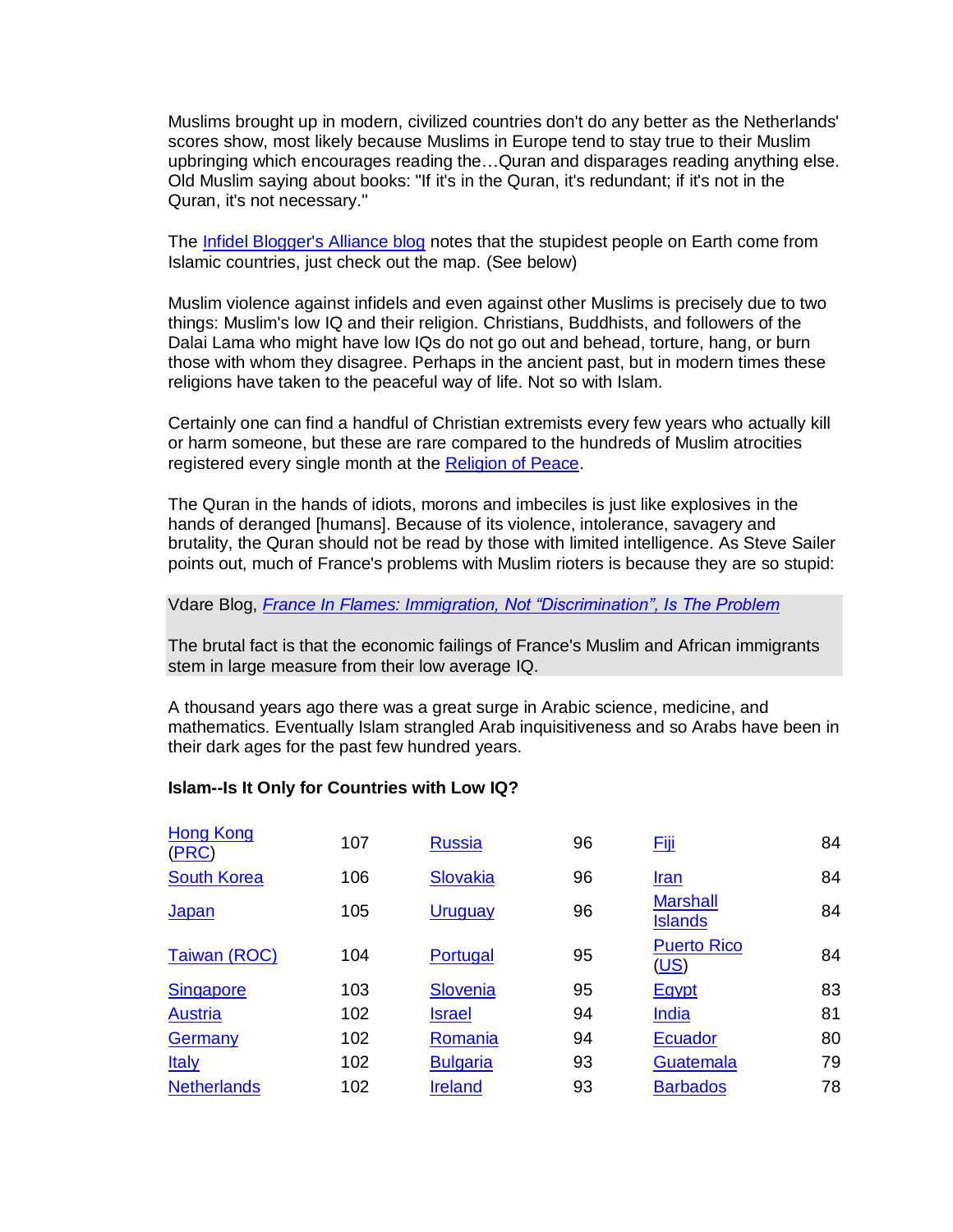| <b>Sweden</b>                   | 101 | Greece             | 92 | <b>Nepal</b>                       | 78 |
|---------------------------------|-----|--------------------|----|------------------------------------|----|
| <b>Switzerland</b>              | 101 | <b>Malaysia</b>    | 92 | Qatar                              | 78 |
| <b>Belgium</b>                  | 100 | <b>Thailand</b>    | 91 | Zambia                             | 77 |
| China (PRC)                     | 100 | Croatia            | 90 | Congo-<br><b>Brazzaville</b>       | 73 |
| <b>New Zealand</b>              | 100 | <b>Peru</b>        | 90 | <b>Uganda</b>                      | 73 |
| <b>United</b><br><b>Kingdom</b> | 100 | <b>Turkey</b>      | 90 | Jamaica                            | 72 |
| <b>Hungary</b>                  | 99  | Indonesia          | 89 | <b>Kenya</b>                       | 72 |
| Poland                          | 99  | <b>Suriname</b>    | 89 | <b>South Africa</b>                | 72 |
| <b>Australia</b>                | 98  | Colombia           | 89 | Sudan                              | 72 |
| <b>Denmark</b>                  | 98  | <b>Brazil</b>      | 87 | <b>Tanzania</b>                    | 72 |
| <b>France</b>                   | 98  | <b>Iraq</b>        | 87 | Ghana                              | 71 |
| <b>Norway</b>                   | 98  | <b>Mexico</b>      | 87 | <b>Nigeria</b>                     | 67 |
| <b>United States</b>            | 98  | Samoa              | 87 | <b>Guinea</b>                      | 66 |
| Canada                          | 97  | <b>Tonga</b>       | 87 | <b>Zimbabwe</b>                    | 66 |
| Czech<br><b>Republic</b>        | 97  | Lebanon            | 86 | Congo-<br>Kinshasa                 | 65 |
| <b>Finland</b>                  | 97  | <b>Philippines</b> | 86 | <b>Sierra Leone</b>                | 64 |
| <b>Spain</b>                    | 97  | <b>Cuba</b>        | 85 | <b>Ethiopia</b>                    | 63 |
| <b>Argentina</b>                | 96  | <b>Morocco</b>     | 85 | <b>Equatorial</b><br><b>Guinea</b> | 59 |

The tabular data above comes from Lynn and Vanhanen's IQ and [the Wealth of Nations.](http://www.vdare.com/sailer/wealth_of_nations.htm) For a good review of Richard Lynn's more recent and comprehensive [Race Differences](http://www.amazon.com/gp/product/159368021X/)  [in Intelligence,](http://www.amazon.com/gp/product/159368021X/) look [here.](http://www.gnxp.com/blog/2006/02/world-of-difference-richard-lynn-maps.php)

Of muslim nations, Malaysia has the highest average IQ, 92. Malaysia's population contains 30% ethnic Chinese. Turkey has the second highest average IQ of muslim nations at 90. All other muslim nations have average IQ's of less than 90--some of them much less.

## **Given that population average IQ needs to be at least 90 for a modern technology based nation to function, immigration policy should be oriented toward inviting high value immigrants.**

Observing what happened to Zimbabwe's prosperity after Robert Mugabe drove the most prosperous (and presumably most intelligent) farmers from their land, provides a good example of what NOT to do. Idi Amin's actions in Uganda provide another example. Fidel Castro's actions in Cuba provide a third. **You don't want to drive out your intelligent and resourceful groups.**

Visit [this Fourmilab page for a graphic illustration](http://www.fourmilab.ch/documents/IQ/1950-2050/) of the change in average global IQ with projected population trends. Accompanying the animated graphic is a thoughtful discussion of some of the issues involved in projecting trends in global intelligence.